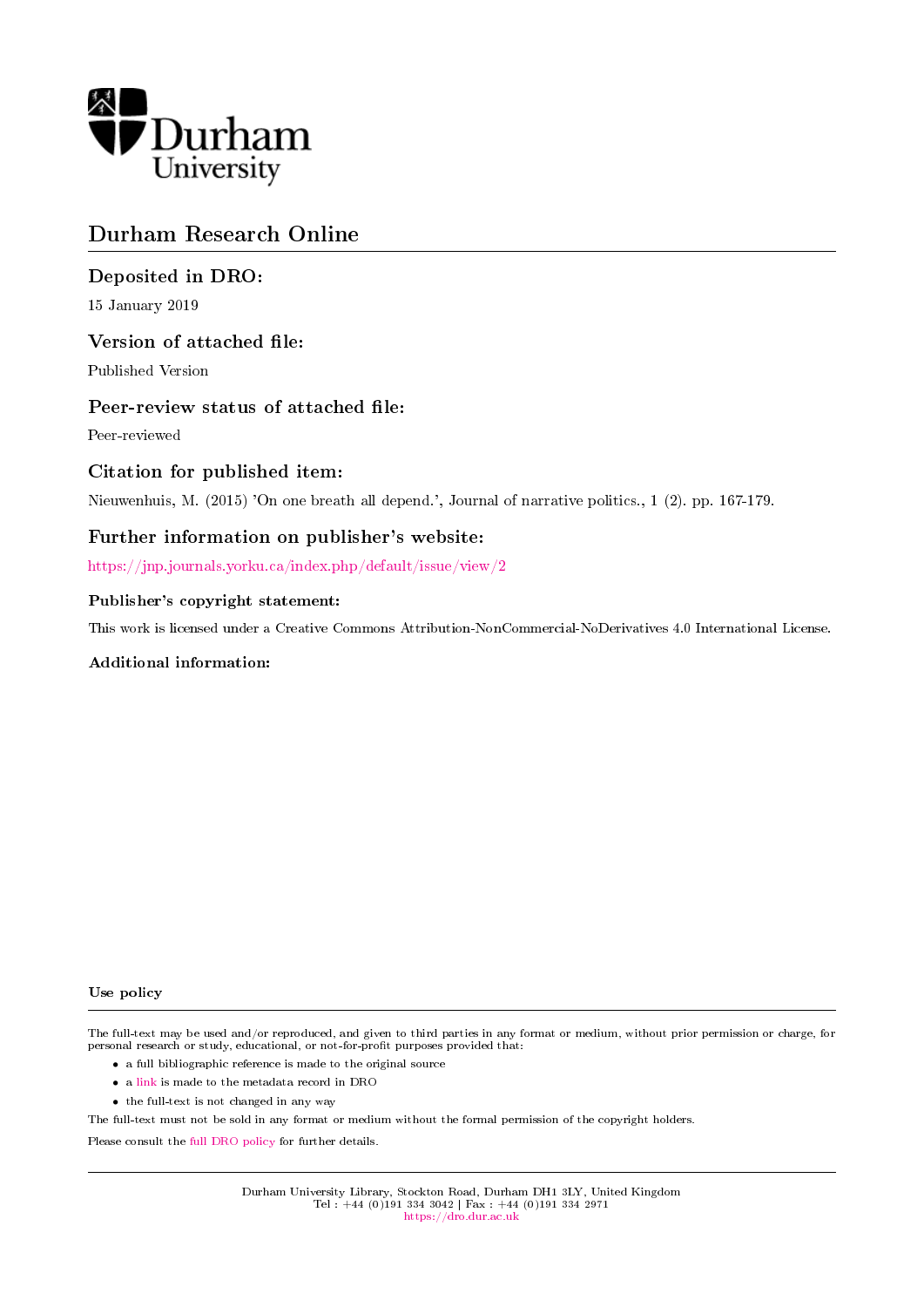

## **On one breath all depend**<sup>∗</sup>

*Marijn Nieuwenhuis*\*\*

**Abstract**: The element of the air has recently started to be welcomed back as a field of knowledge in the social sciences and humanities. <sup>1</sup> The attention to the air has mainly, but not exclusively, been the result of the increasingly tangible effects of particle pollution. Toxic pollutants have made breathing more difficult. It is however not only the atmosphere itself which is congested. This writing is a personal manifesto in which I wish to show how pollution has affected both my physiological as well as my psychological well-being. I sense that the element of the air has in the process of its polluting been robbed from its historical potency to inspire freedom and imagination. The vital and personal relationship to the air has for a very long time been left ignored as a potential domain for an alternative politics. The air seems instead to have historically been subordinated to a more terrestrially-focused understanding of politics. This article conveys a personal desire to rethink our relationship to and knowledge of the air. I wish to give the air a renewed voice without confining it to language. I propose to do this by arguing for a poetic awareness and turn in the way we breathe. Through the use of text I attempt to transcribe the cadence of my breathing.

*How blue the sky was, and how great was hope! Hope has fled, conquered, to the black sky...*<sup>2</sup>

 

## **I.**

In this paper I am interested in the reasons why we talk, dream and speculate so little about the air, despite its anteriority and its intimacy to our being. I try to reconnect to the air after having realized that I largely have lived my life in silent denial of it. This ongoing and unnerving realization came to me in China where I was for the first time confronted with the smothering feeling that comes from a lack of air. Pollution entered the pores of my skin. I felt alienated from the air, emotionally comatose and spiritless. Pollution, I discovered, is not

<sup>∗</sup> The title of this paper derives from the teachings of Ephrem the Syrian, a fourth century Syriac theologian. Cited in Margaret Smith, 1995, *Studies in Early Mysticism in the Near and Middle East* (Oxford: Oneworld Publications), p. 86.

<sup>\*\*</sup> Marijn Nieuwenhuis teaches Political Geography and International Relations at the University of Warwick. His research is at the intersection of geography, philosophy and politics. His current research focuses on the question of what it means to breathe and the 'politics of the air'. He studies these two broad themes in relation to questions over the interrelationship between technology, pollution, security, territory and governance. He can be reached at: <u>m.nieuwenhuis@warwick.ac.uk</u>.<br><sup>1</sup> See for instance Peter Adey, 2014, *Air: Nature and Culture* (London: Reaktion Books).<br><sup>2</sup> Paul Verlaine in Roland Barthes, 2002. *A Lover's Discourse* (London: Vintage Classi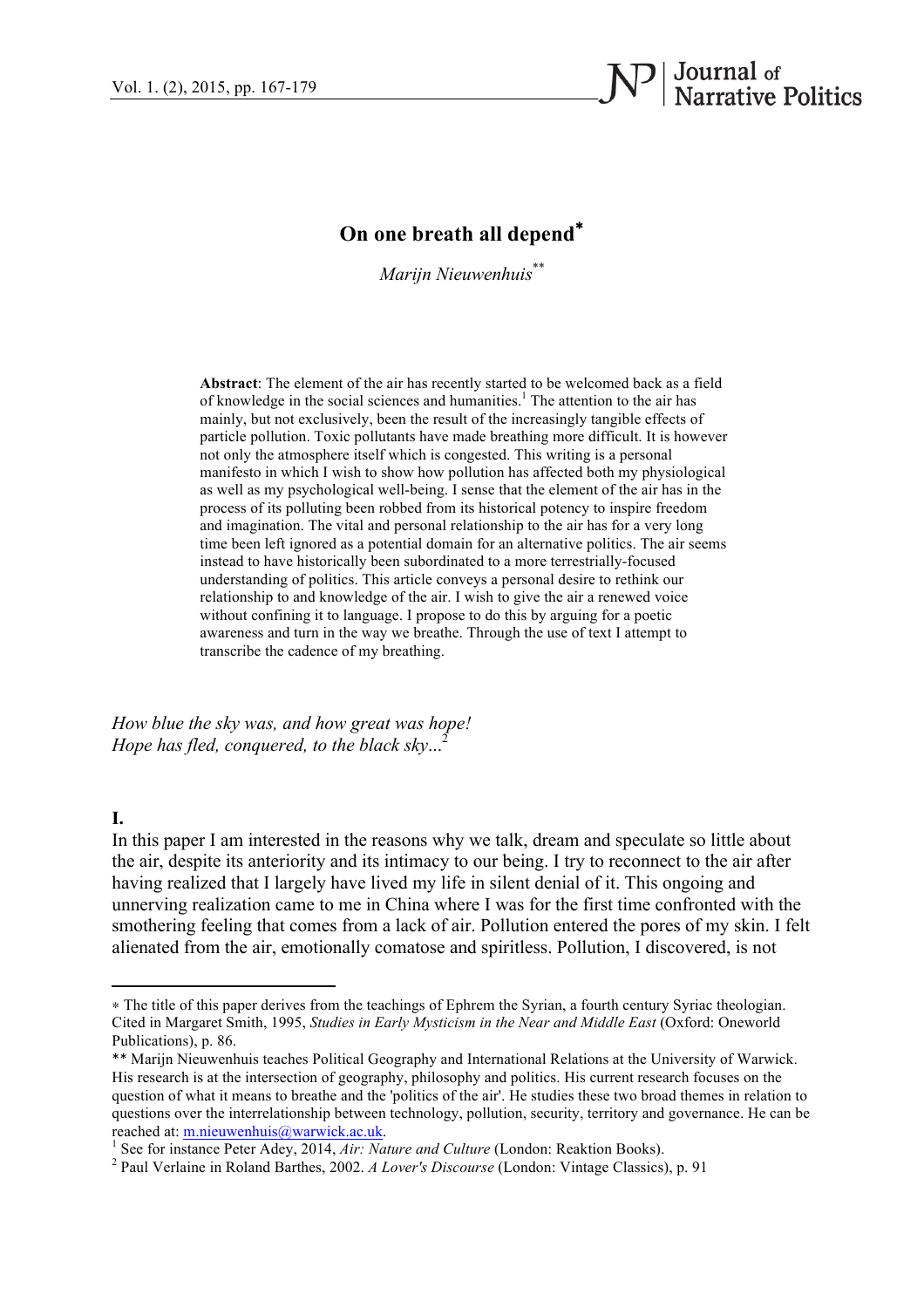only that which is chemical and material but also that which is invisible and psychological.

 Some things have improved upon my return from China, others have not. I feel as if the air continues to be taken away from me and breathing is often as hard as I felt it was in China. I feel as if I need to rediscover the rhythm of my breath. Recent protests in the US and elsewhere demanding a right to breathe seem to suggest that many suffer from a lack of air. Eric Garner's now famous last words, "I can't breathe", have become more than a symbolic expression for millions worldwide.<sup>3</sup> This essay centers on the religious, political and poetic (as far as these things can be separated from each other) relationship between the air and the breathing body. It is written in a language that attempts to follow the rhythm of my breath. I call it no more than an attempt because I am still learning to understand what it means to breathe. I concentrate and focus to align the measure of my writing to the cadence of my breathing. I am conscious that this means that I might need to rediscover both, and I understand that this will take time and patience.

 I said that I am trying to 'reconnect' to the air. I said this because I believe that I have once before stood in direct connection with it. My first act in this world was the active calling for the air. That first connection with it provided me with the chance to be part of this world. I remember that I was born but was soon thereafter compelled to forget this fact. The forgetting of my birth, the memory of being born, runs parallel to the forgetting of my relationship to the air. Since my birth it has, however silently, continued to nourish me. It is only through this selfless act and the air's dedication to our relationship that I can remain part of this world. On one breath all that I am depends. This essay explores the question why, I think, I have for so long granted so little attention to the air. I end the text with the call for the importance of a remembering of the air.

## **II.**

The French philosopher Luce Irigaray, whose work has helped me to breathe more consciously, laments that European metaphysics has historically focused too little on the air for the question of human being.<sup>4</sup> The air lies beyond the reach of language, but also of the consciousness of being. To be comes only after my breath. I breathe before I can ascertain that I am. I breathe, and only after that can I be. Descartes wrongly and reductively subordinated breath to thought, with all the repercussions that ensued for the way we think about the question and metaphysics of being.<sup>5</sup> The breath is anterior to knowledge of it; knowledge can only translate it as breath. "Without breath there would be neither speech nor speaking, but before speech and in speech, at the beginning of speech, there is breath."<sup>6</sup>

We cannot live without air. The excess of air means that it is so much simply 'there', that we take it for granted and normally do not even think about the fact that without it humanity could not be. The air is both the invisible and that which makes visible. It nurtures life, in secret. In Don DeLillo's satirical play *Valparaiso* the TV presenter Delfina Treadwell tells her TV audience: "We live in the air as well as the skin. And there is something in these grids of information that strikes the common heart as magic."<sup>7</sup> The magic of air is a well-kept

<u> 1989 - Johann Stein, fransk politiker (d. 1989)</u>

<sup>&</sup>lt;sup>3</sup> Marijn Nieuwenhuis, "A Right to Breathe". *Critical Legal Thinking*, 19 January 2015, last accessed on 1 February 2015. Accessible at: http://criticallegalthinking.com/2015/01/19/right-breathe/<br><sup>4</sup> Luce Irigaray, 1999. *The forgetting of air* (London: Athlone Press).<br><sup>5</sup> Derrida is one among some that have engaged with discus

breathing and the Cartesian *cogito ergo sum*. See, for instance, Jacques Derrida, 2008, *The animal that therefore* 

<sup>&</sup>lt;sup>6</sup> Jacques Derrida, 2005, Sovereignties in Question: The Poetics of Paul Celan (New York (NY): Fordam University Press), p. 110.

<sup>7</sup> Don DeLillo, 2011, *Valparaiso* (London, Oxford and Basingstoke: Pan Macmillan), p. 106.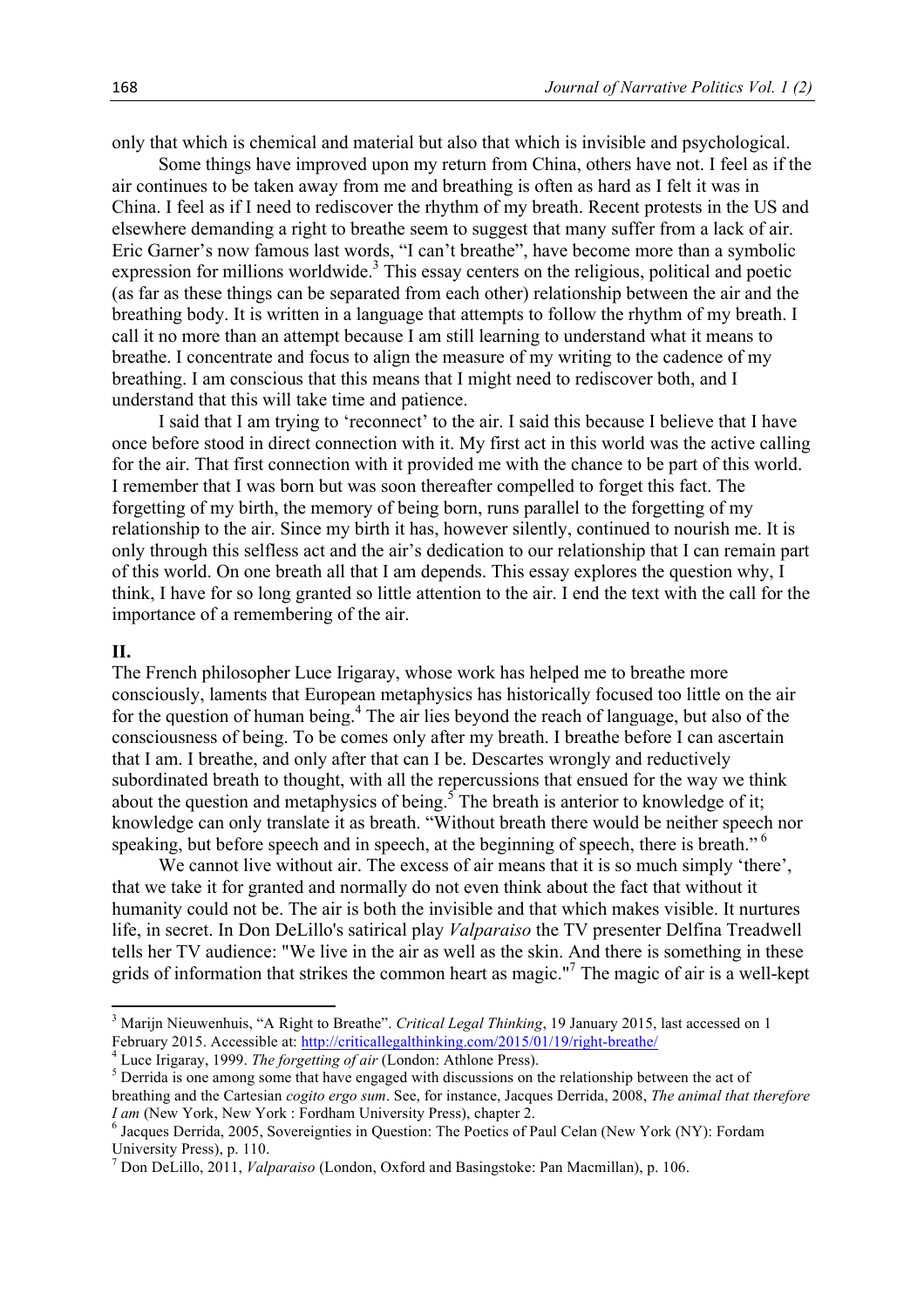secret, and it is neither my intention nor is it in my powers to give it away.

 There lies a level of difficulty in thinking how it is that something often considered to be nothing makes possible everything. The air is "too quick for reason, consciousness, and for any means man can master<sup>38</sup>. Why do we think we are 'earthlings' [*Erdlinge*] rather than beings of the air [*Luftwesen*]? When it comes to human needs, we understand the importance of drinking and eating but rarely think about breathing. A right to air is not necessarily the same as a right to life. The air is anterior to life and language, but it is also there when either is no more. It creates the possibility for both.

 The natural American poet Theodore Roethke wrote, while searching for an escape from himself, that "[s]ometimes it's well to leave things in the air. Let me remember me: not my despair". Surrendering to the air is spiritually, religiously and poetically associated with ascendance and a form of autonomy from the interests, weight and will of the earth. The earth pulls down on the apple which itself wants to move upwards. Newton's third law affects also our thinking. The Jungian psychoanalyst James Hillman writes about Joseph Priestley's (co- )discovery of oxygen which only was made possible, he argues, because of the contemporaneous "obsession with density, weight, number, and measure". It helped Priestley "to materialize the air" and "differentiate it into a complexity of its constituents". $9$  The movement of our thought "is toward the bottom"… [T]he justification for the "bottom-line" reduction is in the rhetoric of earth – common sense, solid facts, hard reality."<sup>10</sup> No more dreaming as if there is no ceiling to the sky. The earthly and cumbersome characteristics of solidity and physicality are also the implicit or explicit domain of metaphysical thinking. Indeed, "metaphysics, in its incessant search for grounds on which to construct its theories, is based on the solidity and density of the earth".<sup>11</sup> Politics has historically likewise always been a very earthly practice. The first Athenian, the autochthonous Erichthonius, is nurtured by Gaia, the 'Earth Mother of All'. How different, however, is the mother of air. Light, warm and unconditional. Perhaps we need a different registry of knowing and relating to the air. One that is gentle and as caring as the air itself.

 I believe that there is an urgent political task set for us to rediscover the air. I also believe that it is possible to retrieve it as a subject worthy of investigation and imagination. This *belief* came to me when I noticed myself that the air is much more than the mere background on which earthly objects become visible. The air for me resides in the experience of the *elemental*, or what Merleau-Ponty called "subdued being", the formless, "non-thetic" "being before [human] being".<sup>12</sup> I believe (in) the air to be the medium of possibility to imagine expressions of being differently. In this paper I try to find a way to talk about the aesthetics and politics of the air without attempting to either reveal its secret or to arrest the reader's intimate relationship to it. Few things are as personal as the air we breathe. I intend no harm to damage what is yours. This is very much a story of my air or, perhaps more accurately, the air that is inside of me, but that is also part of you.

## **III.**

I had never pondered on the existence of the air, until I started my PhD fieldwork in China. My dissertation focused on the historical process of the territorialisation of the state in China,

<u> 1989 - Johann Stein, fransk politiker (d. 1989)</u>

 $^8$  Luce Irigaray, 1999, p. 164.<br> $^9$  James Hillman, 2010, *Alchemical Psychology* (Dallas (TX): Spring Publications), p. 305.

<sup>&</sup>lt;sup>10</sup> James Hillman, 2010, p. 305.<br><sup>11</sup> Tina Chanter, 1995, *Ethics of Eros: Irigaray's Re-writing of the Philosophers* (London: Routledge), p. 164.<br><sup>12</sup> Maurice Merleau-Ponty, 1968, *The Visible and the Invisible* (Evanst

p.267.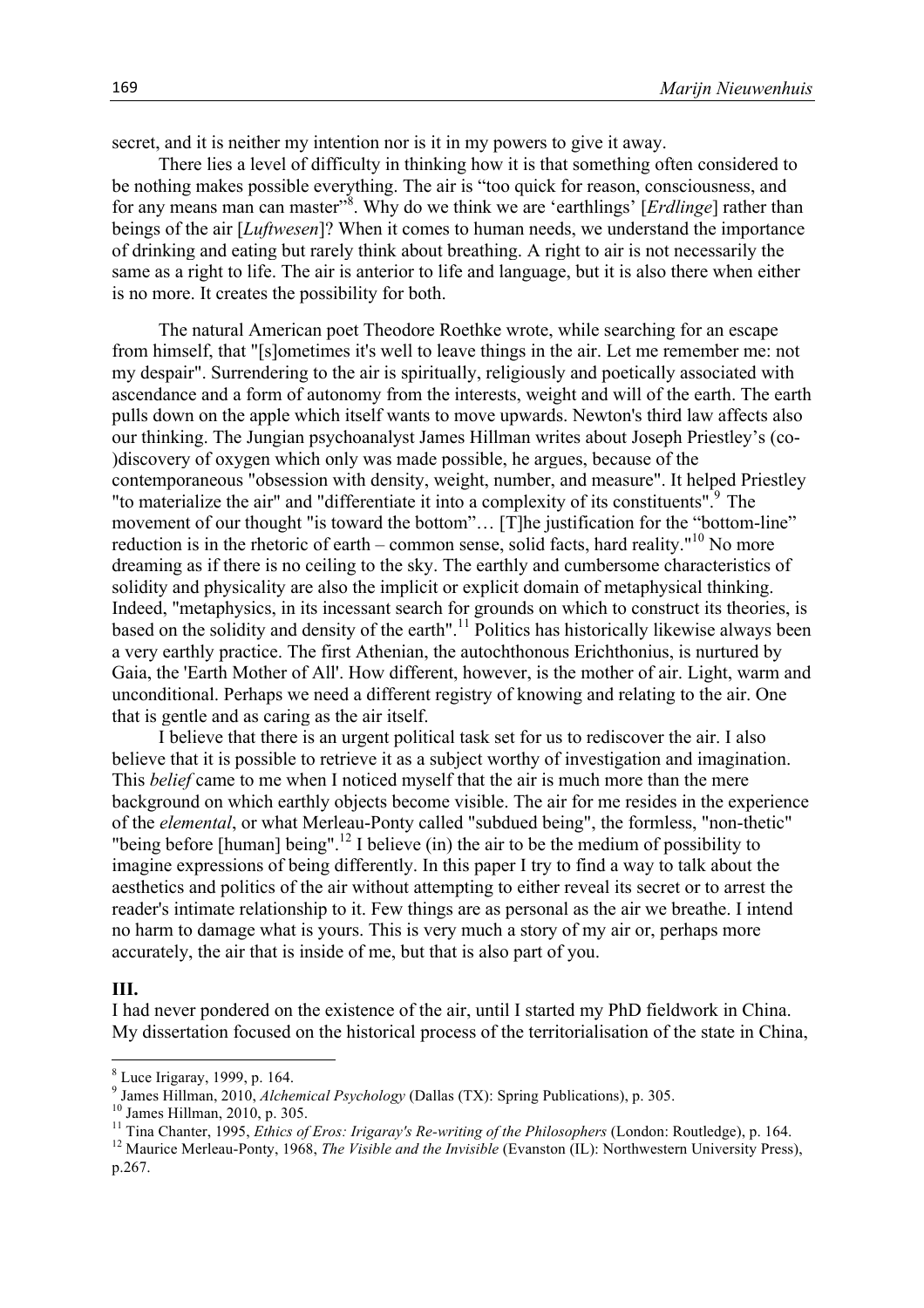and had thus an earthly intention rather than an airy imagination. Territory remains largely seen as a political relationship with the earth. However, whilst living in China, I became aware of the importance of the air as a medium of nourishment and nurture. Such awareness did not occur overnight. I spent a good two years in China and worked for a number of months as an ecological urban planning consultant. It did not take much time before I realized that the thick smog of airborne pollution hindered my respiratory breathing and affected both my psychological and biological well-being. The stifling air was so heavy that it felt oppressive and suffocating first on and later under my skin. I read research that demonstrated that the psychological and neurological effects of air pollutants has become of increasing importance, as the consequences of increased pollution levels are more visible and hence, discussable. Links between particle pollution and neurodevelopmental disorders such as autism and neuropsychiatric diseases such as schizophrenia have already been established.<sup>13</sup>

 The situation in China is particularly grave, I felt. Studies initiated and conducted by Chinese scholars showed that aerial pollution is annually responsible for 350,000 to 500,000 premature deaths in China.<sup>14</sup> Blue skies are indeed a rarity in coastal China where I spent most of my time during my two-year stay. The heavens are instead filled with toxins that render visible life's dependency on the altruistic nature of the air. I felt that the cloak of 'bad air' handicapped my breathing and soon came to sense that the lack of 'fresh air' affected my mood. I suffered from migraines, felt feeble, spiritless and uninspired. Air pollution in China has led to the loss of more than 2.5 billion life years of life expectancy.<sup>15</sup> The relationship between pollution and well-being has been picked up by artists such as the painter Cai Guo-Qiang, who observed that "Chinese people now have access to most things except clean air."<sup>16</sup> The observation applies, of course, also to peoples living in other parts of the world.

 The loss of contact with the air begs the question how we should 'value' the fact that we now have "access to most things". The relationship to the 'Great Open' of the air seems historically to have been 'exchanged' for a connectedness to the materiality of the earth. The world is more than the material things which occupy it and over which we exercise our knowledge. Humans dwell equally as much in invisible air. The influential Vietnamese Buddhist Thich Nhat Hanh writes about our duality as beings of both the earth and the air.

> *When we take a step on the green earth, we are aware that* we are made of air*, sunshine, minerals, and water, that we are a child of earth and sky, linked to all other beings, both animate and inanimate*. 17

The balance between the sky and the earth seems lost in the birthplace of the Tao of Zen. The country's post-1978 industrialization project, which serves the narrow territorial interest of the state, has come at the cost of rampant aerial pollution. In the process, the air has been

<u> 1989 - Johann Stein, fransk politiker (d. 1989)</u>

<sup>&</sup>lt;sup>13</sup> Sermin Genc, Zeynep Zadeoglulari, Stefan H. Fuss and Kursad Genc (2012) "Review Article: The Adverse Effects of Air Pollution on the Nervous System," *Journal of Toxicology*: 1-23. <sup>14</sup> Zhu Chena, Wang Jin-Nan, Ma Guo-Xia, and Zhang Yan-Shen. 2013. "China tackles the health effects of air

pollution," *The Lancelet* 385 (9909): 1959–1960.<br><sup>15</sup> Edward Wong, 2013, "Pollution Leads to Drop in Life Span in Northern China, Research Finds". The New

York Times, 8 July 2013, last accessed on 3 November 2014. Accessible at:

http://www.nytimes.com/2013/07/09/world/asia/pollution-leads-to-drop-in-life-span-in-northern-china-studyfinds.html? $r=0$ 

<sup>16</sup> Cai Guo-Qiang in Jennifer Duggan, 2014, "China's environmental woes inspire art". *The Guardian*, 15 August 2014, last accessed on 1 November 2014. Accessible at:

http://www.theguardian.com/environment/chinas-choice/2014/aug/15/chinas-environmental-problems-cai-guoqiang

<sup>17</sup> Thich Nhat Hanh, 1996, *Cultivating the Mind of Love* (Berkeley (CA): Parallax Press), p. 52.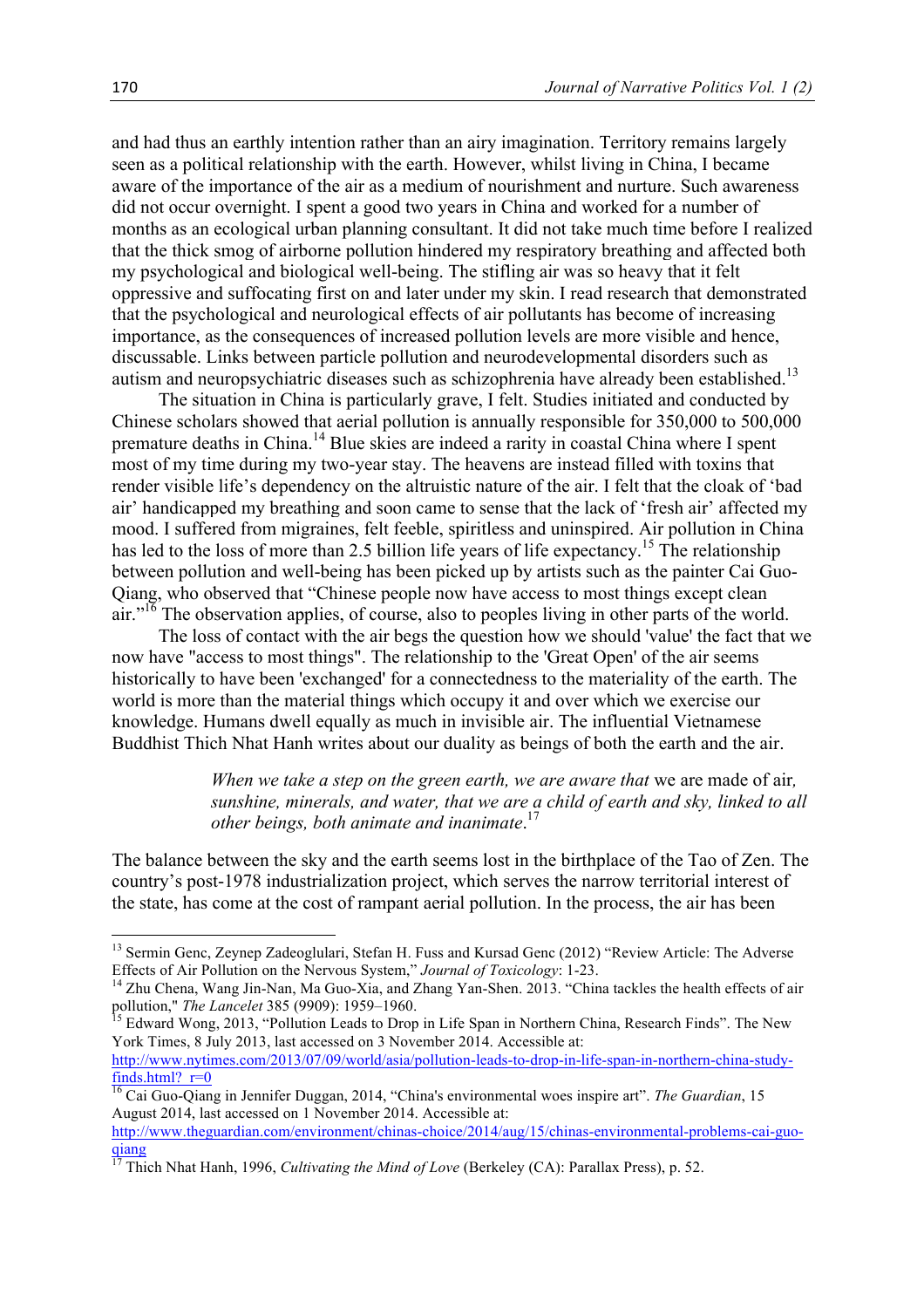annexed by the gravitational forces of an earthly politics. Perhaps the silent process of the 'forgetting of the air' should be seen as part of a historical process of becoming modern. Maybe I need to clarify here that I see modernity as a process of believing in the myth of selfreliance, a false dualism between society and nature and a fetish for insulation.

 One could argue, as the German thinker Peter Sloterdijk has, that humanity has ever since its transition from nomadic to sedentary existence lived in a progressive trend toward ever more sophisticated technological forms of insulation. The history of mankind seems marked by continuous attempts to exclude itself from the environment by means of insulation. Indeed, "[h]uman evolution can only be understood if we also bear in mind the mystery of insulation... [*Insulierungsgeheimnis*] that so defines the emergence of humans"<sup>18</sup> The interior conditioning of the air separated us from the air outside in more than just one way. Peter Sloterdijk's work on bubbles and spheres, as much influenced by the 'earthly' Heidegger as the 'airy' Indian philosopher Osho (previously known as Bhagwan Shree Rajneesh), demonstrates how the development of the severing of our ties with the air starts from simple sedentary dwellings to the construction of cities, states, shopping malls and eventually globes.<sup>19</sup>

 Insulation, I feel, has as its objective to singularize and reduce our worlds to what is inside. It is a logic driven by specialization, efficiency, focus, force and discipline. This history of insulation and isolation, which has overtaken our understanding of what it means to be with and part of nature, seems to have led to an ever-growing detachment from the open air and all the radical imaginations and ways of being it can offer. Comte de Lautréamont asks: "Where are 'things'? In amorous space, or in a mundane space?"20 Can love be anywhere else than in the indeterminate outside that is air?

 My housemate, a construction worker, told me last week that insulation isolates. "It leaves the weather, noise, wind and all other things outside." Insulation isolates, it keeps all that is outside, outside and all that is inside, inside. What remains is the bubble that I consider my home. Insulation teaches us to look down, to think in the concrete, to love with constraint and we learn to be content inside bubbles. To ask for nothing outside of it, not questioning it, but forgetting that we are not born as individual singularities. Happy is the in-dividual, the non-dividable, the singular which is efficient and thinks he needs no outside. "What remains [however] of the dream of human autonomy once the subject has experienced itself as a penetrable hollow body?"<sup>21</sup> I am trying to find new ways to feel how we can be together again, and the air has become my preferred medium of communication. I inhale the same air you exhale.

 Key to this transition from being together with the air to becoming creatures of the earth is a historical change in the way the air was conceived, perceived and lived. Modern knowledge of the air enabled its materialization into constituents and its eventual separation from space altogether. Robert Boyle's air pump, the instrument which allowed for a space without air, is illustrative of the secularization and the denaturalization of the air. Air transformed into some*thing* through which humanity could now exercise control over life and death.

generations before us were aware that you never camp outside in nature. The camps of man's ancestors, dating back over a million years, already indicated that they were distancing themselves from their surroundings." Peter Sloterdijk, 2009, p. 1. See also: Peter Sloterdijk, 2011, *Bubbles: microspherology* (Los Angeles (CA): Semiotext(e)), but also the other two volumes in his spheres trilogy.

<u> 1989 - Jan Samuel Barbara, margaret e</u>

<sup>&</sup>lt;sup>18</sup> Peter Sloterdijk, 2009, "Talking to Myself about the Poetics of Space," *Harvard Design Magazine*, 30: 1-8.<br><sup>19</sup> He argues: "Humans are pets that have domesticated themselves in the incubators of early cultures. All

<sup>&</sup>lt;sup>20</sup> Cited in Roland Barthes, 2002, *A Lover's Discourse* (London: Vintage), p. 92.<br><sup>21</sup> Peter Sloterdijk, 2011, p. 94.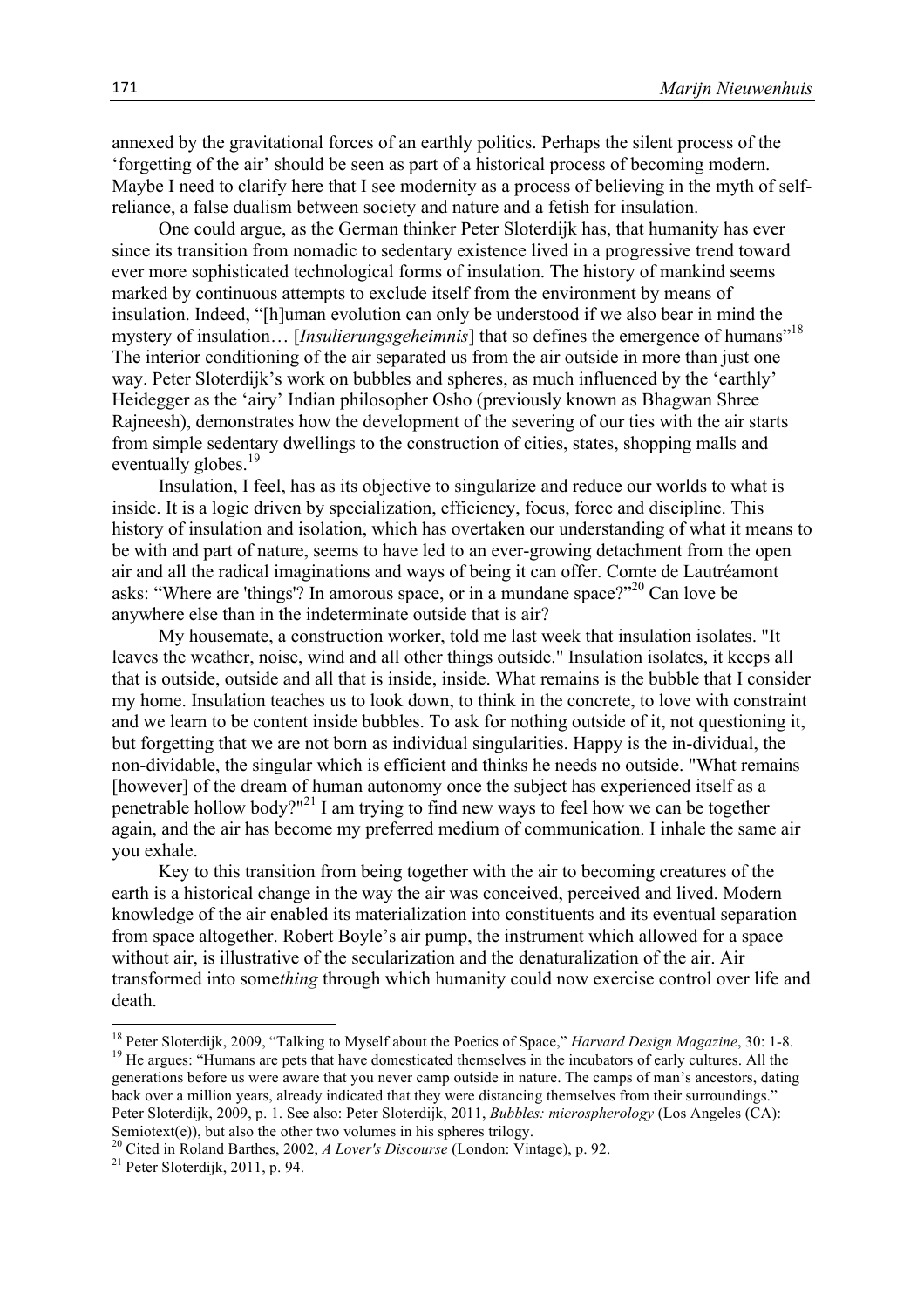This is visually perhaps nowhere as well documented as in Joseph Wright's famous painting *An Experiment on a Bird in the Air Pump*. The painting depicts a scene in which a group of people are the onlookers of an unfolding tragedy. The air pump is shown to deprive a bird from oxygen while the natural philosopher, responsible for the asphyxiation, looks his audience in the eye as if to confront it with the Enlightenment's dispassionate attitude towards the animating air. The painter, who was himself asthmatic, asks his audience to identify the pump "both as an agent of enlightenment and a symptom of postlapsarian frailty.<sup>"22</sup> The picture foreshadows the consequences of human control over the air and warns about the subsequent imminent demise of the air's sanctity.



*An Experiment on a Bird in the Air Pump* (Joseph Wright of Derby, 1768)

<u> 1989 - Jan Samuel Barbara, margaret e</u>

Scientific knowledge of the aerial source of life meant that the air would soon change the way life was lived as well.<sup>23</sup> It is no coincidence that the painting was drawn at the burgeoning

<sup>22</sup> Jayne E. Lewis*, Air's Appearance: Literary Atmosphere in British Fiction, 1660-1794* (Chicago (IL): University of Chicago Press), p. 41.

<sup>&</sup>lt;sup>23</sup> The Flemish empiricist van Helmont, whose work influenced the later discoveries of Priestley and Lavoisier, introduced the word 'gas' into the Dutch dictionary, a term which he tellingly had borrowed from the Greek word *chaos,* the stuff which the ancients had associated with the origins of the universe. "Antoine Lavoisier thought gas derived from Dutch ghoast (spirit), while the German physician Johann Juncker defended Van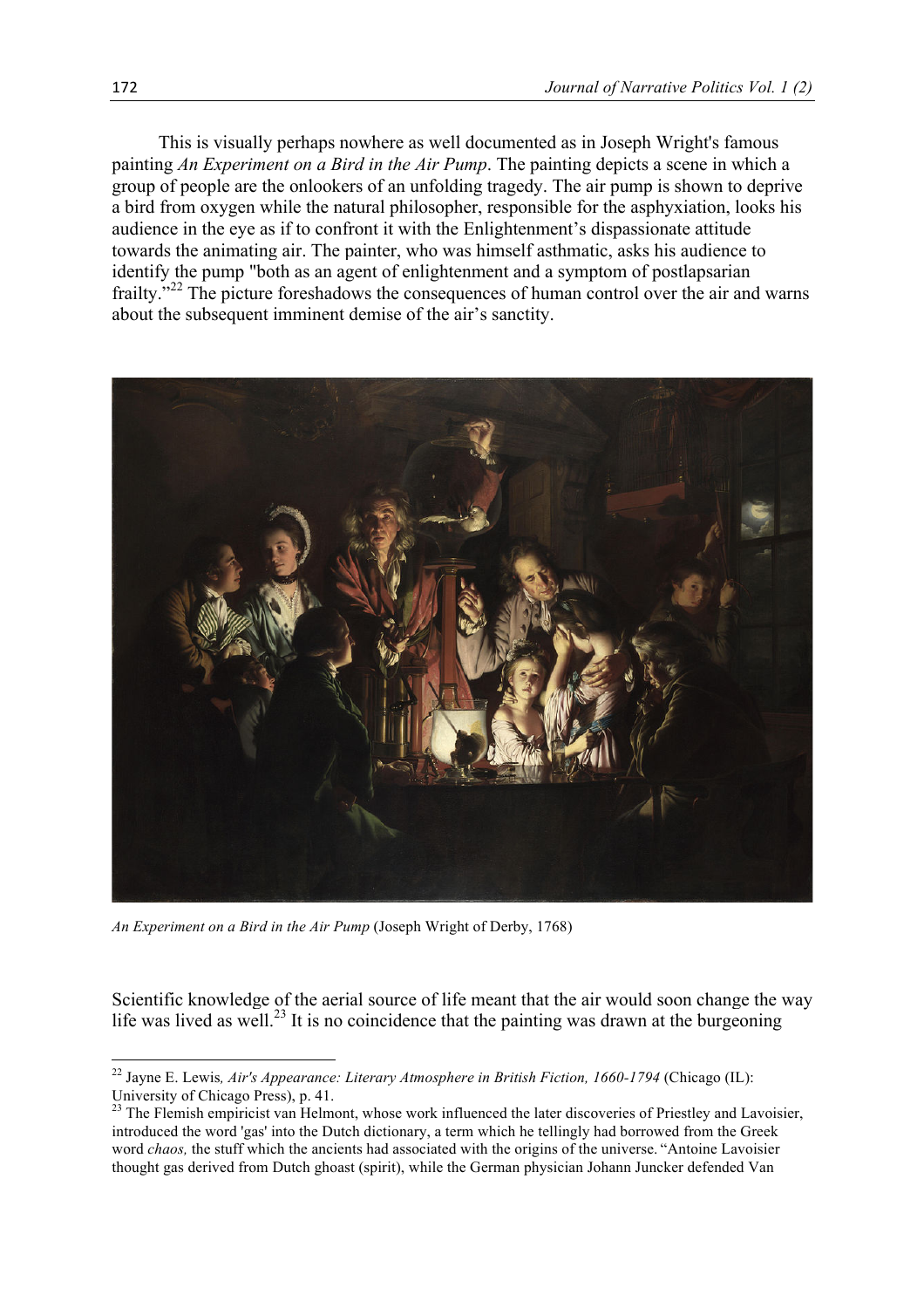time and geographic heart of the Industrial Revolution. The burning of carbon allowed all that was solid to melt into air, and to profane the air that previously had been holy. "[M]an is at last compelled to face with sober senses his real conditions of life, and his relations with his kind".<sup>24</sup>

 The human 'engineering' or 'conditioning' of air has had as much an effect on the practice of changing lives, as it had on ending them. Sloterdijk's work on 'airquakes' [*Luftbeben*] shows that the First and Second World War exposed the terror that could be inflicted through the body of the air.<sup>25</sup> Knowledge of the air was however also used to change the temporal and spatial changing of life. Air conditioning would in the 20th century be used to create the "endless building"<sup>26</sup>. Neither daily nor seasonal temporalities affect the body or mood of the modern being. The interior climate of the air is wholly anthropogenic. To paraphrase Le Corbusier, we live in incubatory 'machines' of our own making.<sup>27</sup> The notion of 'home' has silently become equated with the materiality of the roofed house. The roof shelters us from the daunting openness of the air but thereby also prevents us from looking up and from being once again one with the stars, the chaos from which we originally came from.

 Rarely was I lucky enough to detect a star when I lived in China, but now, being 'at home', enjoying the cool British Midland midnight breeze. I equally notice how estranged I am to the life of the stars. My focus is instead on the physicality of the earth. I look down, rather than up. I feel as if something has gone missing in my alienation from the heavenly constellations above my head, something which perhaps has never been physically part of me, knowingly inside of me. I want to learn to look up. I sometimes wonder what the sky would look like if I could walk on my head.<sup>28</sup> Van Gogh, among others before and after him, associated the stars with divinity, infinity and immortality in his painting 'Starry Night' [*Sterrennacht*].<sup>29</sup> They are the inspirited and inspirational reminders of human origins and ends. The air *inspires*.

### **IV.**

The air refuses dichotomies of inside and outside. Upon observing and sensing that I move in the air and that the air moves inside and outside of me, I soon also realized that the idea of a distinctively Chinese air is thus also a fallacy. The air is not divisible on the basis of a

<u> 1989 - Andrea Santa Andrea Andrea Andrea Andrea Andrea Andrea Andrea Andrea Andrea Andrea Andrea Andrea Andr</u>

Helmont against those who thought his word 'barbaric', by claiming that it came from German gascht, or gast, ferment, froth or foam". Steven Connor, 2010, *The Matter of Air: Science and Art of the Ethereal* (London: Reaktion Books), p. 123. The unlocking of the chemical makeup of air symbolised the start of humanity's mastery over its energy, which van Helmont described as the *spiritus sylvestris* ('spirit of a wild nature') and we now know as carbon dioxide. See also: Walter Pagel, 1982, *Joan Baptista Van Helmont: Reformer of Science* 

and Medicine (Cambridge: The University of Cambridge), especially: pp. 60-70.<br><sup>24</sup> Karl Marx and Friedrich Engels, 2008 [1848], *The Communist Manifesto* (London: Pluto Press), p. 38.<br><sup>25</sup> Peter Sloterdijk, 2002, *Luftbebe* (Frankfurt am Main: Suhrkamp Verlag KG). <sup>26</sup> "Air-conditioning has launched the endless building. If architecture separates buildings, air-conditioning

unites them." Rem Koolhaas, 2014 [2002], "Junk Space" (pp. 22-26) in Jen Jack Gieseking, William Mangold with Cindi Katz, Setha Low, Susan Saeger (eds.) *The People, Place, and Space Reader* (New York (NY): Routledge), p. 22

<sup>&</sup>lt;sup>27</sup> "A house is a machine for living in. Baths, sun, hot water, cold water, controlled temperature, food conservation, hygiene, beauty through proportion." Le Corbusier, 2008 [1924], *Toward an Architecture* (Los Angeles (CA): Getty Research Institute), p. 151.

<sup>&</sup>lt;sup>28</sup> This relates to Paul Celan's discussion of Georg Buchner's *Lenz*; a figure who desired to walk on his head. Celan writes that "a man who walks on his head... sees the sky below, as an abyss." Paul Celan, 2003, "The Meridian" (pp. 37-55) in *Collected Prose* (new York (NY): Routledge), p. 46<br><sup>29</sup> See for instance Hope B. Werness, 1985, "Whitman and Van Gogh: Starry Nights and Other Similarities"

*Walt Whitman Quarterly Review* 2 (**Spring**), pp. 35-41.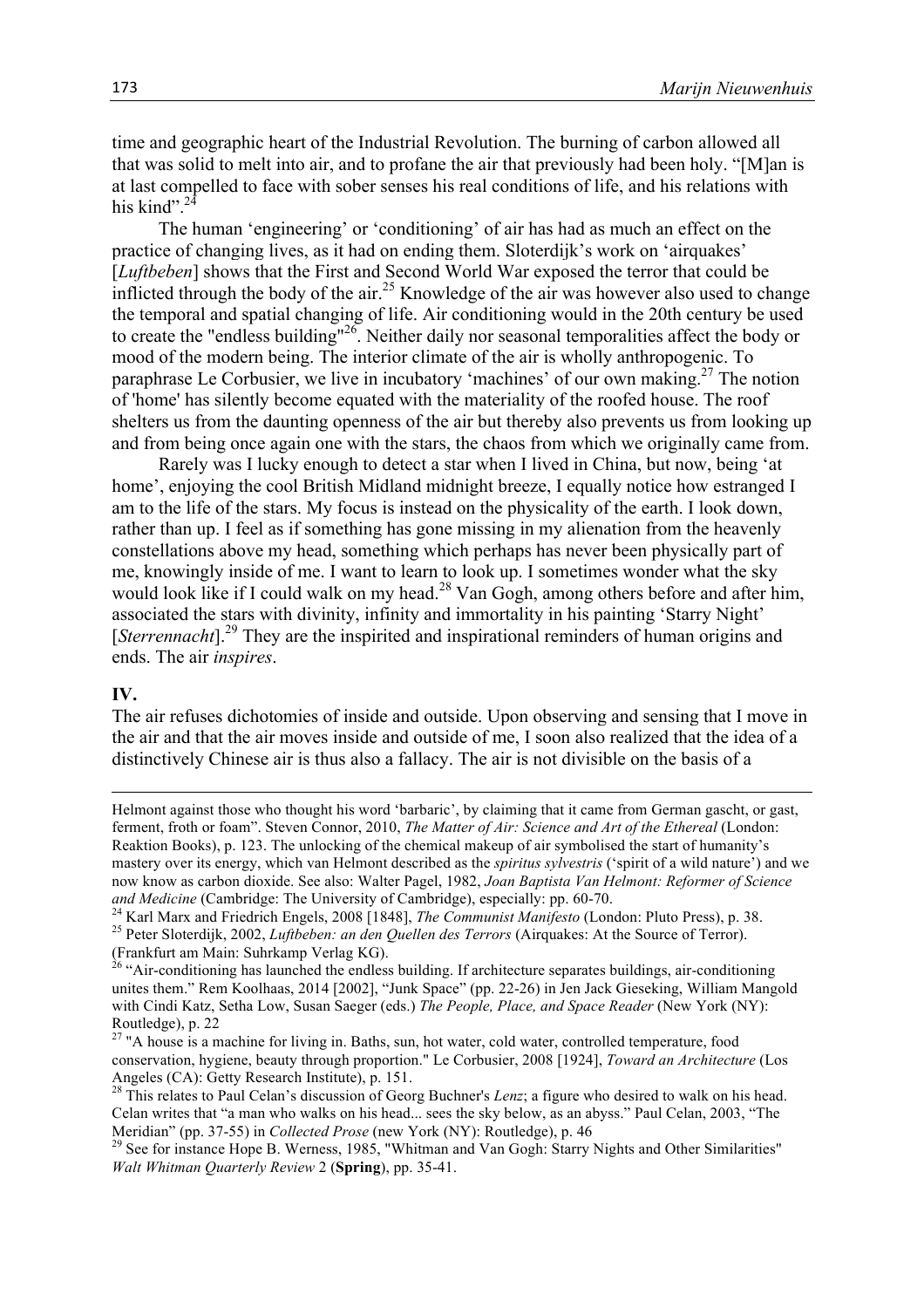territorial logic. The air's wholesome and ever-continuing body constitutes a politics that is radically democratic and equal. Your words are yours, but your air is mine and what is mine is yours. We exchange the medium that makes us. The air is not a politics of 'mine and thine'. It precedes historical appropriations and is exterior to political classification. The air moves silently and ebulliently through the tainting and tainted fingers and covetous hands of bounded powers. It enjoys a radical and anterior "sense of offensive and triumphant freedom like a bolt of lightning, an eagle, an arrow, or an imperious, sovereign glance.<sup>330</sup> The interminable air belongs to everybody and to no one. Just as Nietzsche's will, the air is a spirit which goes as much *over* [*über*] as *through* man. "The earth over water, fire over earth, air over fire - such is the utterly *vertical* hierarchy of Nietzschean poetics."<sup>31</sup> If air is elevation, freedom from the earth, then breath is its calling. Every breath tests humanity's historical faithfulness to the earth and is a stark reminder that we live somewhere in-between the freedom of the air and the safety and security of the earth as home.

 The radical freedom embedded in the air runs counter to modernity, a narrative instead marked by attempts to regulate, rationalise, secularise and ultimately pull down all possibilities of elevation and ascendance. Modernity is as much earthbound as it is earthbinding. Ingold writes that the "equation of materiality with the solid substance of the earth has its roots in a tendency, deeply sedimented in the canons of western thought, to imagine that the world is presented to human life as a surface to be occupied"<sup>32</sup>. The process of gravitational anchoring reached its apex in the separation of astrology from astronomy. The former now labelled superstitious nonsense, the latter raised to the level of knowledge. The measure of truth was no longer found in the universe but made here on earth. From all the ancient arts (e.g. alchemy, astrology etc.) perhaps only poetry survived as a means to communicate with the air.

 Perhaps the poet's love for air is also a reason why the writings of one the most *unearthly* poets of the last century. Fernando Pessoa, felt so inspired by the life of things nonterrestrial $^{33}$ .

> I don't know if the stars rule the world Or if tarot or playing cards Can reveal anything. I don't know if the rolling of dice Can lead to any conclusion. But I also don't know If anything is attained By living the way most people do.<sup>34</sup>

Poetry is often said to articulate a 'rhythm of breath', while breathing is believed to constitute the source of rhythm. Poetry "has the same concrete value as the air we breathe. A line of poetry is a pneumatic reality. It must bow to aerial imagination. It is the creation of the joy of

<u> 1989 - Jan Samuel Barbara, margaret e</u>

<sup>30</sup> Gaston Bachelard, 2000, *Air and Dreams: An Essay on the Imagination of Movement* (Dallas (TX): Dallas Institute Publications), p. 136<br><sup>31</sup> Gaston Bachelard, 2000, p. 150, original emphasis.

<sup>&</sup>lt;sup>32</sup> Tim Ingold, 2005, "The Eye of the Storm: Visual Perception and the Weather". *Visual Studies* 20 (2): 97-104, 103.

<sup>33</sup> Fernando Pessoa and Richard Zenith, ed., 2001, *The selected prose of Fernando Pessoa* (New York: Grove Press).

<sup>34</sup> Fernando Pessoa and Richard Zenith, ed., 2006, *A Little Larger Than the Entire Universe: Selected Poems* (London: Penguin books), p. xxix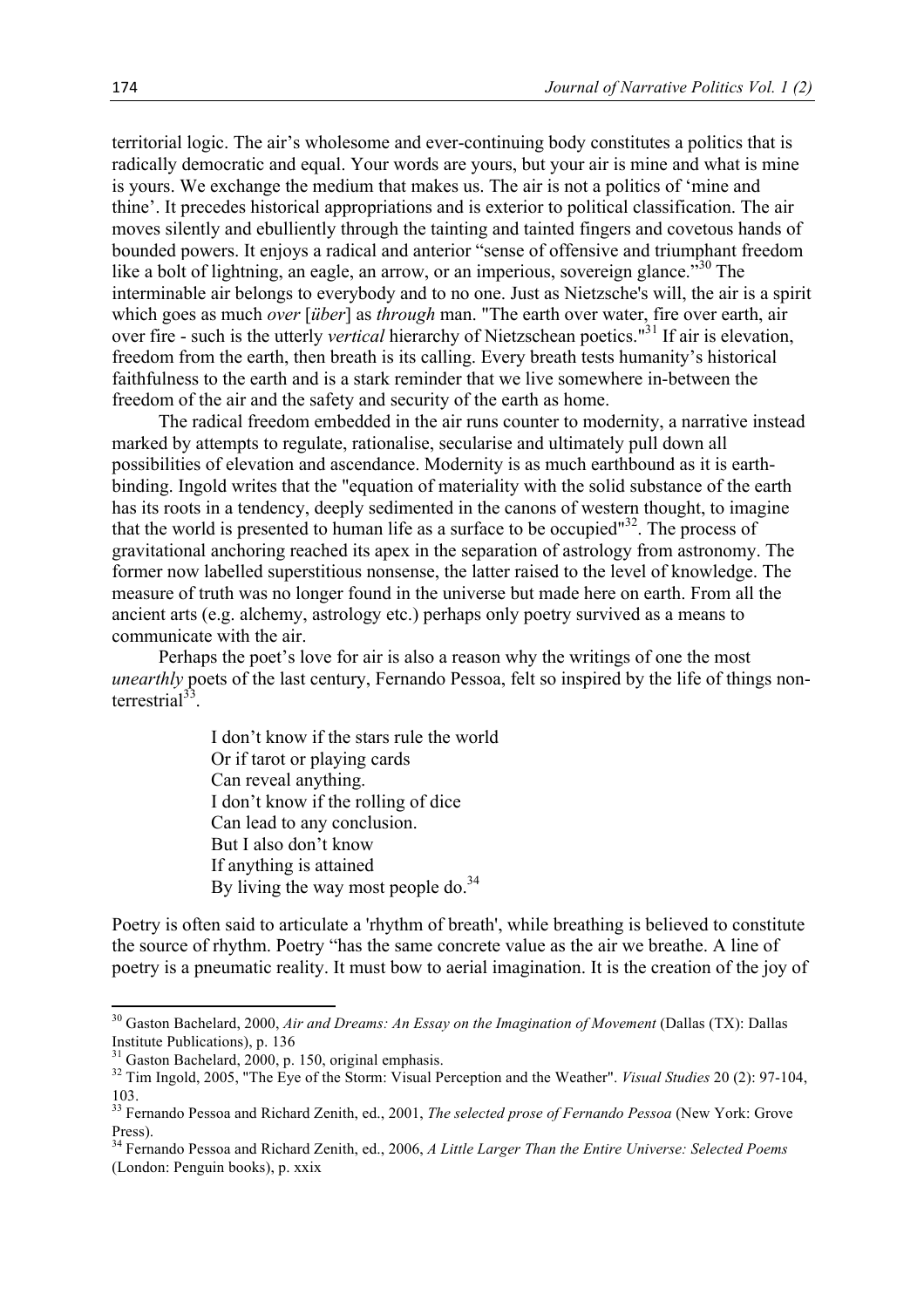breathing…"<sup>35</sup>. The air I breathe is lighter than the feather it caresses. It defies earth's gravity as much as poetry defies the rigidity of language. Poetry belongs perhaps among the last channels to communicate with the lightness of the air. It communicates in a similar language. "All previous natural languages, including theoretical discourse, were developed for a world of weight and solid substances. They are thus incapable of expressing the experiences of a world of lightness and relations...".<sup>36</sup>

 The heavy is interpreted as the essence of knowledge over the lightness that is thought to be mere appearance. This is perhaps why we see now little Reason to look up. And if we do, we look at the sky out of concern for more earthly matters. I watched the weather forecast earlier today to know what I will need to wear for tomorrow. Rain serves agriculture, the sun tourism; the weather is an economic relation. The focus on the earth has led to a forgetting that the weather is also imagination and inspiration. Perceiving the weather "is a mode of being… With their feet on the ground and their hands in the air, human beings appear to be constitutionally split between the material and the mental."<sup>37</sup>.

## **V.**

During my time in China I realised how much the air affects me. The darkening of the Chinese air took my *temperament* away. It would be a mistake to consider this as 'only' an environmental or a Chinese-specific issue. The air is much more than that. "Air gives what is indispensable to live, to grow, to speak - to each one, man or woman, and to a relation between two not dominated by the one or by the other... Air is what is left common between subjects living in different worlds."<sup>38</sup> If air is all that and yet still more, then maybe there is a reason to confront the problem of its polluting more widely, not in the strictest environmental sense, but politically, historically and even emotionally.

 Perhaps it is pollution to which Adorno really alluded in those last famous lines on the impossibility of writing poetry after Auschwitz.<sup>39</sup> Was it the killing of air in the gas chambers that made any poetry after the fact barbaric? The violence of pollution becomes total when it is transferred through the fatal act of breathing in the absence of free air. The condition for life itself and thought about it are in the chambers of death gas denied and replaced by a culture of insulation and isolation. The gas chamber is the example of the terror that stems from perfectly designed insulation. It signifies the complete denial of the outside. What are the possibilities for poetry if the air is contaminated, transformed and inversely used as the means to exert violence against all possibilities of an outside?

> *In the open-air prison which the world is becoming, it is no longer so important to know what depends on what, such is the extent to which everything is one. All phenomena rigidify, become insignias of the absolute rule of that which is.<sup>40</sup>*

Adorno challenges the possibility of an outside - there where the air resides and where breathing takes place- after Auschwitz. He argues that the material and cultural production of life does not allow and even actively prevents a reconnecting with the freedom of the air. What space is there left for poetry (or any art) to negate politics if the air on which all depend

<sup>&</sup>lt;sup>35</sup> Bachelard, 2000, 242.<br><sup>36</sup> Sloterdijk in Connor, 2010, p. 11, 12.<br><sup>37</sup> Tim Ingold, 2005, "The Eye of the Storm: Visual Perception and the Weather", 103, 104.<br><sup>37</sup> Luce Irigaray, 2002, *Way of Love* (London and New Yo Press), p. 34

 $^{40}$  Adorno, 1997, Prisms (Cambridge (MA): MIT Press), p. 33.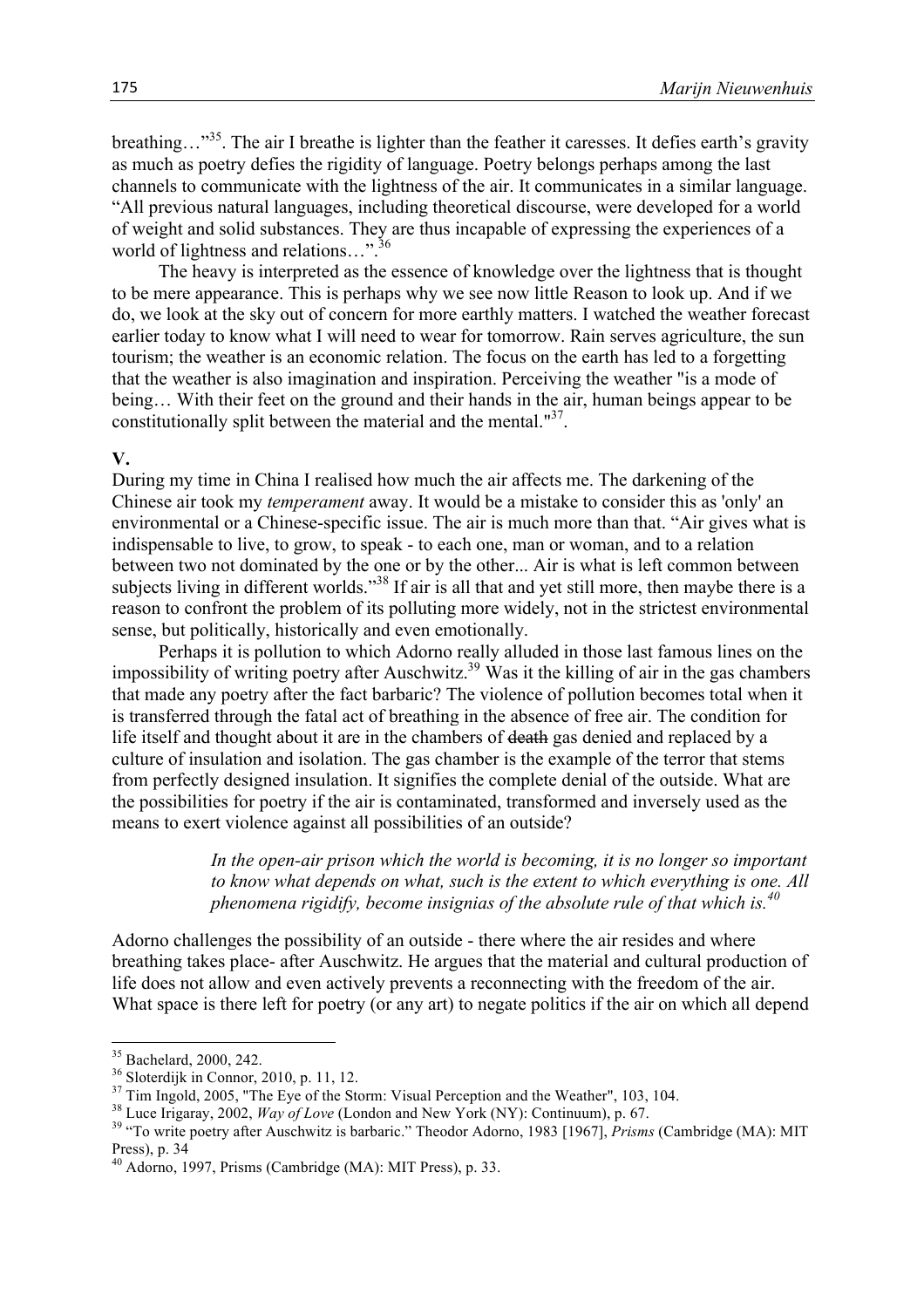is itself transformed from the medium of freedom into a weapon of death? "Between what the archaeologist Bjørnar Olsen calls 'the hard physicality of the world' and the realms of abstract thought in which 'all that is solid melts into air', no conceptual space remains for the circulations of the actual air we breathe and on which life depends."<sup>41</sup>

 I believe that there exists an opportunity, or at least a responsibility, to continue resisting and hope that there *is* such an outside, to think about the possibilities for a politics of the air free from the gravitational political forces that pull us down. I am in search of a nonlanguage, but nonetheless one that mediates, through which I can communicate with you without having to fall back on overdetermined abstractions that hurt us both. Damaging words which politically enforce limits to our common world, categorise it into neat containers of power, words that constantly want to 'make sense' of me and you, concretising and insulating us, preventing me from being both with myself and with you. You, the reader, the lover, my fellow breather, the inhaler of a common air, I am searching for a language closer to the respiratory rhythm of our breathing. A language that allows us to both speak and listen to the shared air that mediates and animates both our hearts. No more language, insulation, or loneliness, come play with me outside of language. In my quest for a companion to converse in an anti-language, one which would make communication between us again possible, I discovered the figure of Paul Celan.

 Celan is the poet but also the Jew after Auschwitz. Neither should, however, have been possible after the air was killed. Celan, whose very poetry I soon will argue is animated by a desire to breathe, seems to directly respond to Adorno's radical negative dialectic in his 'Conversation in the Mountains' (*Gespräch im Gebirg*, 1959). The imaginary encounter between the two thinkers is written in a German-Yiddish dialectic, a secret sort of mouse-like 'Yiddle' (*Mauscheln*), that Germans could only partially have understood. The choice to speak in a hidden non-language, known to both Jews, turns language against language. The prosaically written parable is illustrative of Celan's attempt to find a way to communicate without having to fall back on language. I call the prose illustrative precisely for the reason that it symbolises Celan's attempt to recover what was imprisoned and killed in Auschwitz. It is an attempt to salvage the act of writing poetry, to find an outside, or indeed, to breathe again after the killing of air in Auschwitz.

#### **VI.**

Just as the poet does not think nor search for words, the words find and think him, we do not breathe air, instead it breathes us.<sup>42</sup> The breath hints at the idea that the air is not in me, but somewhere between me and you. The air is outside and we are its porous interconnecting "walking air filters."<sup>43</sup> Salminen writes "a singular individual is connected to common humanity (and also to non-human forces) by her breath".<sup>44</sup> I share with you something that comes before I can become me and you become you. The air should be given something more than a voice of words. Let it be the secret melody through which we play the common

<u> 1989 - Jan Samuel Barbara, margaret e</u>

<sup>&</sup>lt;sup>41</sup> Tim Ingold (2009) "The Wedge and the Knot: Hammering and Stitching the Face of Nature" in S. Bergmann, P.M. Scott, M. Jansdotter Samuelsson and H. Bedford-Strohm (eds.) *Nature, Space and the Sacred:* 

*Transdisciplinary Perspectives* (Farnham: Ashgate), p. 156.<br><sup>42</sup> I am paraphrasing Rimbaud's closing lines of  $\hat{O}$  saisons,  $\hat{O}$  châteaux: "What do my words mean? Meaning flees, takes wing! [Que comprendre à ma parole? Il fait qu'elle fuie et vole!] " Cited in Arthur Rimbaud, 2003, *Rimbaud Complete, Volume I: Poetry and Prose*. Translated and edited by Wyatt Mason (New York (NY): The Modern Library), p. 132.<br><sup>43</sup> Peter Adey, 2014.

<sup>&</sup>lt;sup>44</sup> Antti Salminen, 2014, "On Breathroutes: Paul Celan's Poetics of Breathing". Partial Answers: Journal of Literature and the History of Ideas (12 (1), 107-126, p. 111.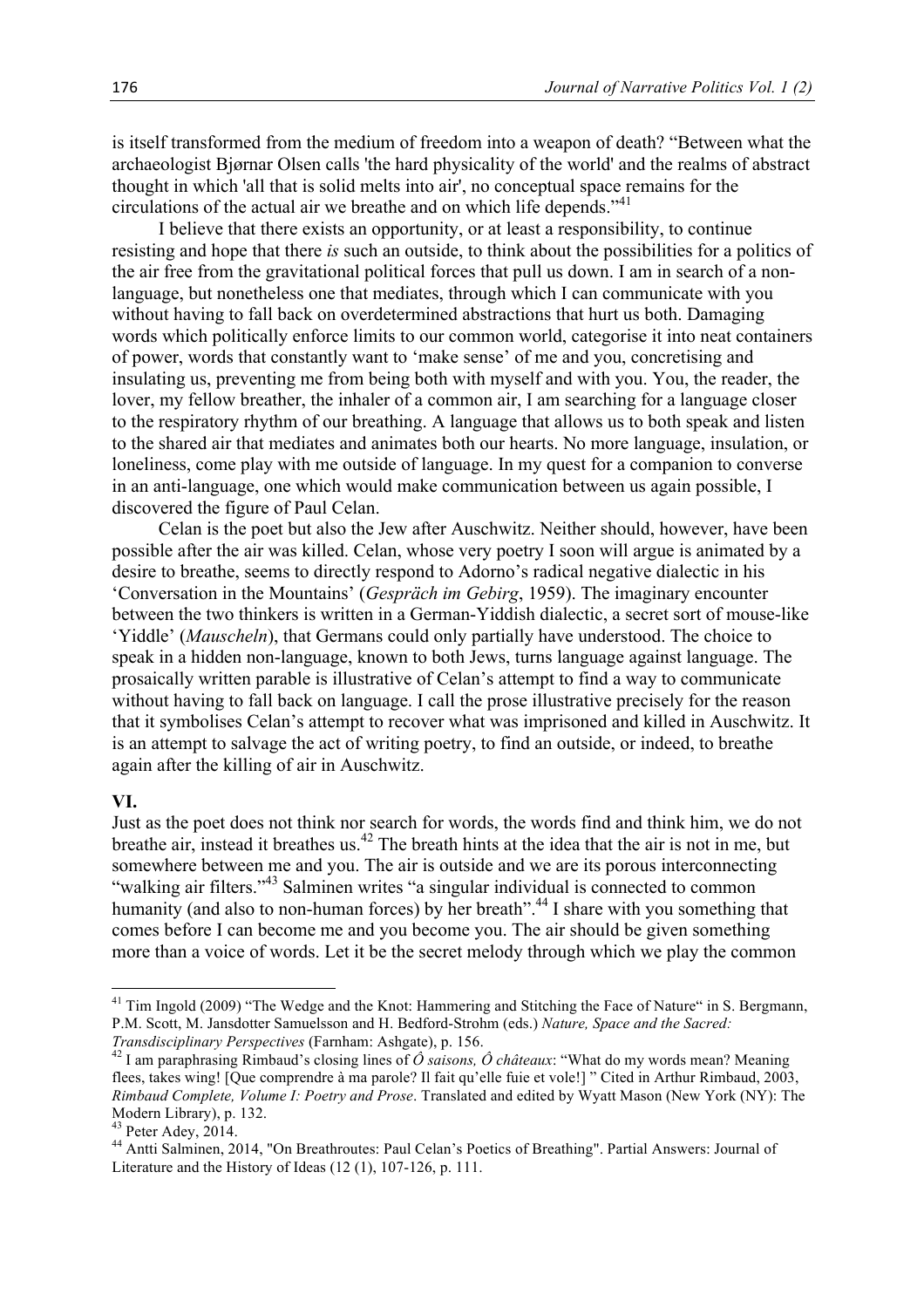rhythm of our hearts. What I want to close with is an argument for a 'breath turn'. In what follows, I will argue for the need to learn to breathe differently, unspokenly and secretly with the heart.

 The relationship between air and animation might anthropologically be one of the most common themes in poetry and religions across the world. The idea of a 'living air' plays a central role in Taoism (*Qi*), Hinduism (*Prāṇa*), Christianity (*Spirit*), Judaism (*Ruach*) but, of course, also in Shintō animism (*Iki*). The divine air is in many such accounts as much the spiritual as the biological 'food of life'. It is simply out there and gives life. The air *inspires* and *in-spirits*.

 The breath of life is a theme which also recurrently appears in the work of the Russian poet Osip Mandelshtam for whom the absence of breath symbolises a "lack of happiness, lack of freedom and lack (or impossibility) of poetic creation." <sup>45</sup> Suffering from ill-health and political persecution the "very rhythm [of his poetry] is organised to express shortness of  $b$ reath".  $46$ 

 We notice a similar animate relationship between breathing and 'poiesis' in Paul Celan's notion of 'Breathturn' [*Atemwende*] 47. Celan was strongly influenced by Mandelshtam and responsible for making much of his poetry accessible in the German language. The two poets share also a common fascination for and intimate relationship to the air. Celan imagines poetry however altogether to be quite literally a breath from another world. For him, the halting of one's breathing suspends the bodily circulation of air as much as poetry ruptures language. Poetry turns against language as the turning of breath turns against the body's dependency on air. "This turn" is for Celan, Salminen writes, "a brief moment of strange freedom... the moment of radical individuation."<sup>48</sup> But the turn is equally the moment the breather becomes aware that she is connected with other breathers through one shared medium, air.

 A turn of breath suspends and ruptures the unconscious routine of breathing similarly to poetry's breaking with the meaning and taken-for-granted abstraction of language. A space of potentiality arises from the awareness of our common breathing. Celan writes that: "[p]oetry is perhaps this: An *Atemwende*, a turning of our breath."49 A turn of breath is a disruptive moment, an *augenblick*, of authenticity and clarity – between the inhaling and exhaling of air – in which language is momentarily forced to halt. The flow and flux of words stop as the breath pauses. Celan uses *Atemwende* as a 'counter-word' [*Gegenwort*], a "word that cuts the thread, the word that no longer bows to history's loiterers and parade-horses. It is an act of freedom. It is a step [*Schritt*].<sup>50</sup> It is step precisely "because it occurs where language, contrary to all expectations, gives way."<sup>51</sup> It is also a step because it intervenes in the dominant narrative and opens-up the possibility of, or indeed, the inspiration for a different form of communication.

<sup>45</sup> Taranovsky cited in Peter Zeeman, 1988, *The later poetry of Osip Mandelshtam: text and context* (Amsterdam: Editions Rodopi), p. 49.

<sup>46</sup> Sidney Monas, 1973, "Notes by Sidney Monas" (pp. 317-338) in Osip Mandelʹshtam (ed.) *Complete Poetry of*  Osip Emilevich Mandelshtam (New York (NY): State University of New York Press), p. 346<br><sup>47</sup> Paul Celan, 1968, *Atemwende* (Frankfurt am Main: Suhrkamp Verlag).<br><sup>48</sup> Antti Salminen, 2014, "On Breathroutes", p. 109, 111.<br><sup>4</sup>

mehr vor den 'Eckstehern und Paradegäulen der Geschichte' bückt, es ist ein Akt der Freiheit. Es ist ein Schritt." Paul Celan, 1986, "Der Meridian" in *Gesammelte Werke in fünf Bänden, Band 3* (Frankfurt am Main.: Suhrkamp 1986), p. 189.

<sup>51</sup> Philippe Lacoue-Labarthe, 1999, *Poetry as Experience* (Stanford (CA): Stanford University Press), p. 49.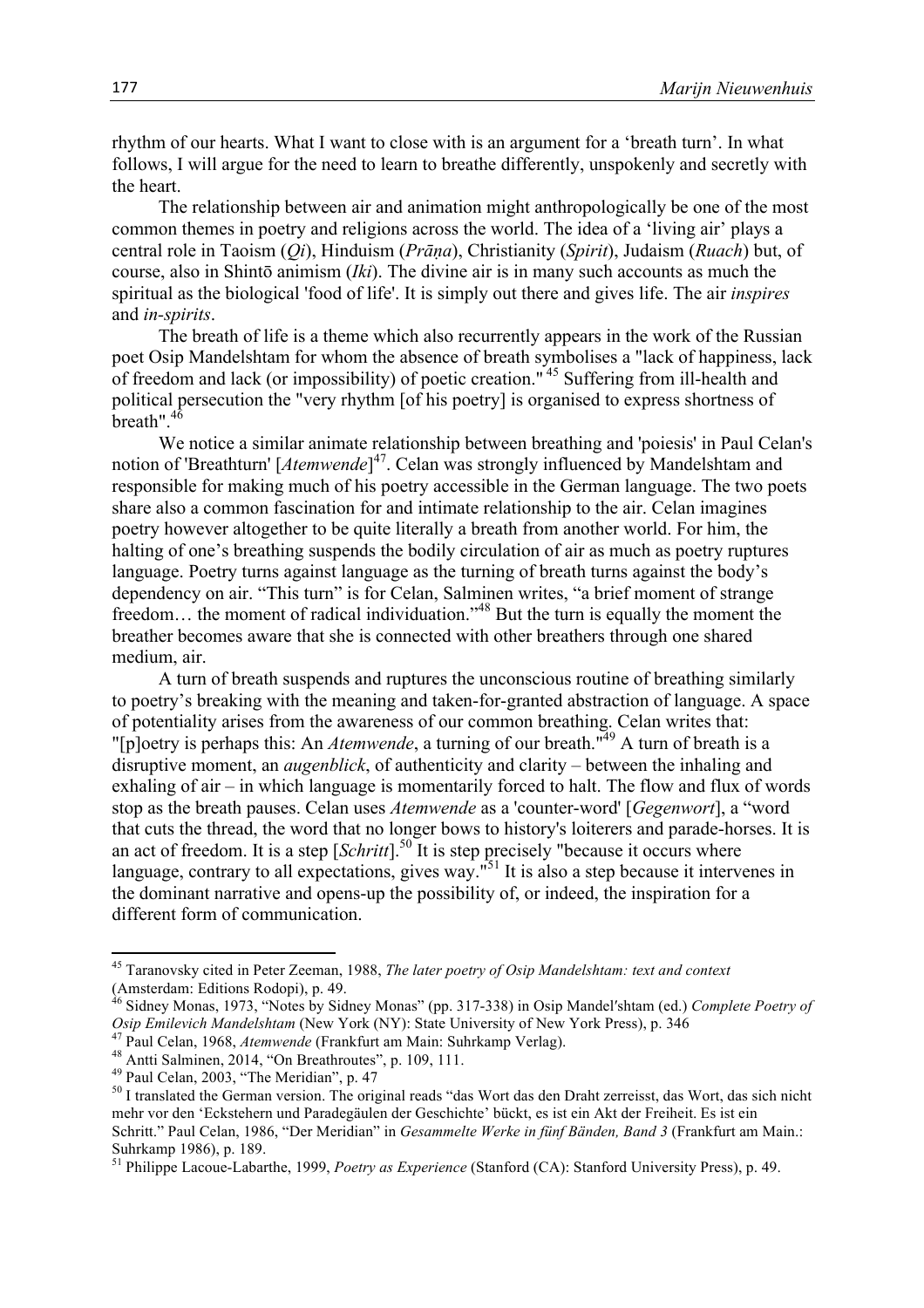A breathturn is therefore a "counter-rhythmic rupture [*gegenrhythmische Unterbrechung*<sup>52</sup>] that affirms the freedom of an extreme moment in the neighbourhood of silence and the breakdown of language, insanity, or death."<sup>53</sup> Di Cesare describes this physiological inversion, "the spasm or syncope of language"54, as a "subversion, a revolt, and a revolution. *Atemwende* should be translated as 'revolution of the breath'". <sup>55</sup> It disrupts and breaks with the dominant modes of knowledge, precedes them and resists any subsequent attempts to be brought back into the fold. Celan's breathing inspired Derrida who synonymises the contra-movement of the *Atemwende* with the quality of poetry which similarly ruptures existing structures of language.<sup>56</sup> It opens-up language to the possibility of a radical experience of freedom.

 Writing poetry means breathing differently, precisely because poetry like breathing does not follow "a prepared speech or text which expresses orders, laws or imperative truths."<sup>57</sup> Poetry, love and respiration cannot be learned through the acquisition of knowledge, as knowing is not feeling, but must, as Derrida notes, be 'learned by heart' [apprendre par coeur].<sup>58</sup> Leaning by heart is characterised by the desire to completely and absolutely interiorise what is outside.<sup>59</sup> It is a desire to teach but also invent the heart.<sup>60</sup> This implies a process of total surrendering at the risk of losing oneself to the experience of poetry, love and breathing. It takes a lot of 'courage' (etymologically from the French name for the heart, *coeur*) to turn your breath, to write poetry and fall in love*.*

 The phrase 'to learn by heart' translates in German as *auswendiglernen* (literally: 'learning (the) outside'). It makes explicit the relationship between the interior and the exterior. To bring what is outside to the inside of the heart, a process of interiorization and transformation towards becoming other. The otherworldly medium that is shared before I become me and you become you enjoys, in other words, both an *elemental* and *mediatory* quality. We share the air, before we are subjectively separate, we breathe together, or to paraphrase Heidegger's famous 1950 'language speaks' dictum *we do not breathe air, air breathes us*.

<sup>52</sup> The concept of *gegenrhythmische Unterbrechung* originates from a passage in Friedrich Hölderlin's "Remarks on 'Oedipus'" (1988 [1803]: 101-102) and inspired Celan's own notion of *Atemwende*. The importance of the phrase has since its coining been discussed by a wide range of thinkers, including Philippe Lacoue-Labarthe, Giorgio Agamben, Walter Benjamin, Theodor Adorno among others. The (translated) passage reads:

For indeed, the tragic *transport* is actually empty and the least restrained.

Thereby, in the rhythmic sequence of the representations wherein transport presents itself, there becomes necessary *what in poetic meter is called cesura*, the pure word [*reine Wort*], the counter-rhythmic rupture [gegenrhythmische Unterbrechung]; namely, in order to meet the onrushing change of representations at its highest point in such a manner that very soon there does not appear the change of representation but the representation itself." Friedrich Holderlin, 1988 [1803], *Friedrich Hölderlin*: *Essays and Letters on Theory*  (Albany (NY): State University of New York Press),p. 101-102): <sup>53</sup> Timothy Clark, 1997, *The Theory of Inspiration: Composition as a Crisis of Subjectivity in Romantic and* 

Post-romantic Writing (Manchester: Manchester University Press), 259, 260.<br>
<sup>54</sup> Nancy in Philippe Lacoue-Labarthe, 1999, 49.<br>
<sup>55</sup> Donatella Ester Di Cesare, 2012, *Utopia of Understanding: Between Babel and Auschwitz* (A

State University of New York Press), p. 189.

<sup>&</sup>lt;sup>56</sup> See the collection of texts in Derrida, 2005. I also follow Timothy Clark's discussion in his analysis on the

two thinkers, see: Clark, 1997, chapter 11.<br>
<sup>57</sup> Luce Irigaray, 1996, *I Love to You: Sketch for a Felicity Within History* (New York (NY): Routledge), p. 123.<br>
<sup>58</sup> Jacques Derrida in Timothy Clark, 1997, p. 262.<br>
<sup>59</sup>

Ibid.

 $60$  Jacques Derrida in Timothy Clark, 1997, p. 277.